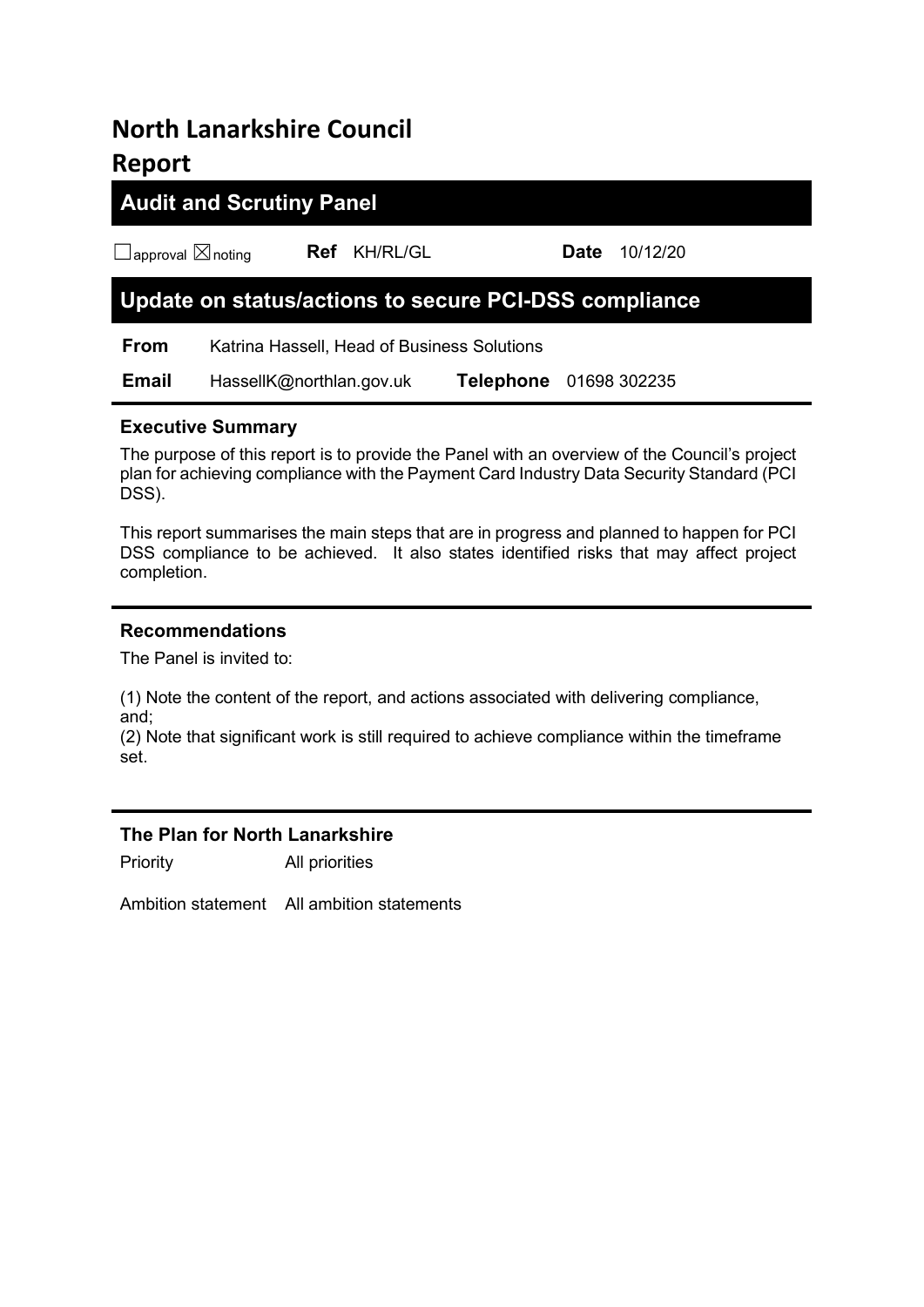#### 1. Background

- 1.1 Elected members will recall that the council permits payment for a wide range of services to be made using credit and debit cards.
- 1.2 In 2006 those companies which provide payment card banking services formed the PCI Security Standards Council (SSC). The SSC in turn created a set of security standards for safe payments worldwide, known as the PCI Data Security Standard. Acquiring banks have informed organisations that they must comply with PCI DSS requirements in order to continue accepting card payments.
- 1.3 As of the October 2019 PCI DSS assessment, a lack of formal ownership within Council services saw the Council fall into a state of non-compliance. The issue was highlighted during a change of Merchant Acquiring Bank, with Lloyds Cardnet highlighting non-compliance could lead to potential contract termination. Given this would result in the Council being unable to process card transactions, steps were taken to address this immediately.
- 1.4 Remedial action was undertaken jointly by Financial Services and Business Solutions, which with the aid of Lloyds Cardnet PCI DSS Compliance team, resulted in enough compliance being achieved to enable card transactions to continue. However, this solution is short-term, and further actions and governance must be implemented to maintain compliance longer-term.
- 1.5 Through discussion at the Audit and Scrutiny Panel meeting of 3 September 2020, Business Solutions has set a target date for achieving compliance with PCI DSS requirements of September 2021. To this end a project plan has been developed that identifies the main steps that require to be performed to meet that timeframe.

### 2. Planning for PCI DSS Compliance

#### Identification of Headline Activities

- 2.1 The council's proposed PCI DSS roadmap covers six main stages:
	- a) Discovery & Scoping
	- b) Evaluation & Scope Minimisation
	- c) Gap Analysis
	- d) Options Appraisal & Selection
	- e) Implementation of Remedial Actions
	- f) Maintain and Monitor
- 2.2 Whilst the headline steps outlined above provide an overarching breakdown to the methodology behind project managing this compliance exercise, a more comprehensive project plan has been developed. This is shown in Appendix A of this report.

#### Discovery & Scoping

2.3 Discovery is where the flows of relevant cardholder data (card number, name of cardholder, expiry date, and card verification value) are identified. Once touch points and network cardholder data flows are identified, the cardholder data environment can be scoped. The main aim of the discovery phase is to: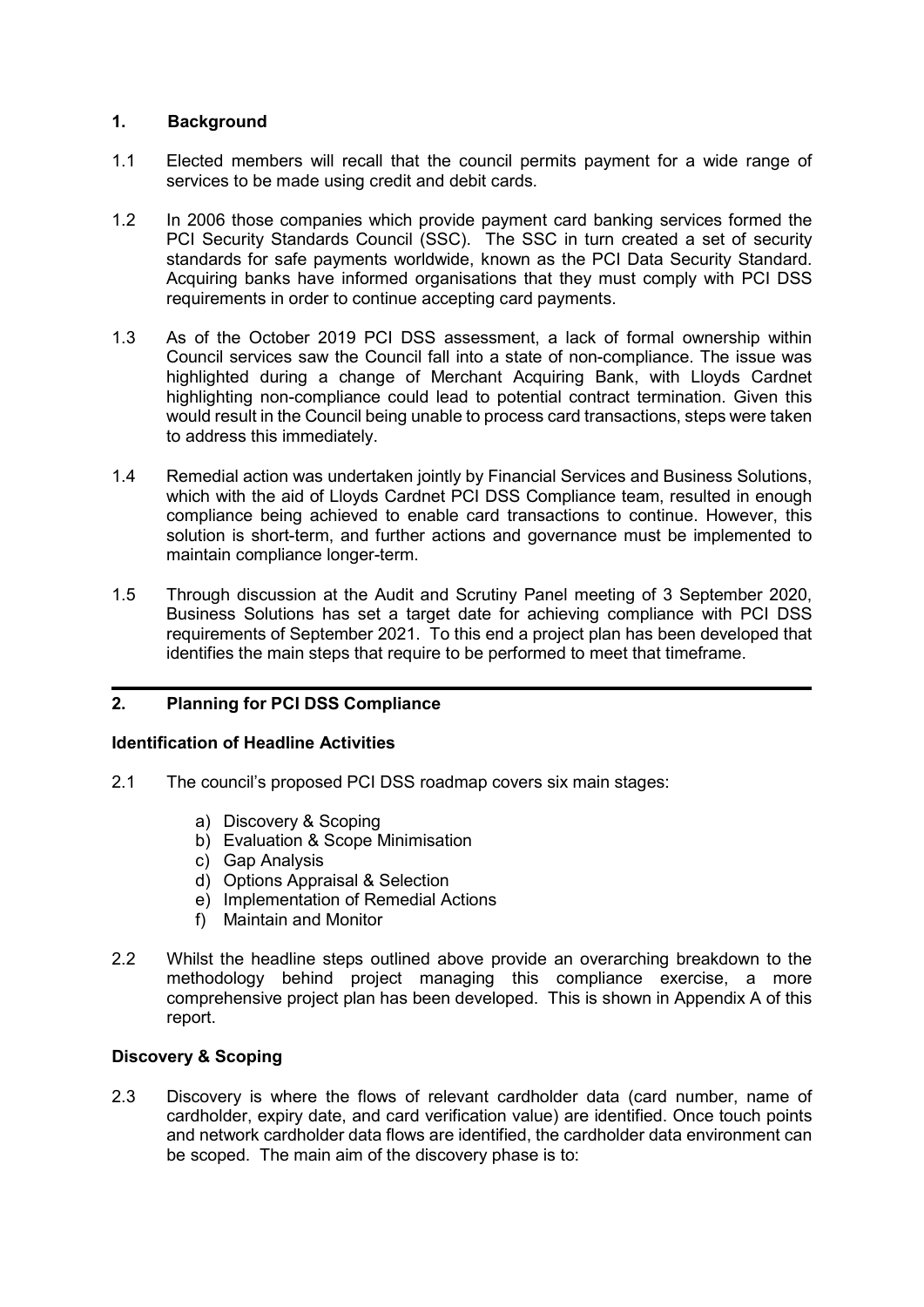- Identify how and where the organization receives cardholder data;
- Locate and document where cardholder account data is stored, processed, and transmitted;
- Identify all other system components, processes, and personnel that are in scope;
- Implement controls to minimize scope to necessary components, processes, and personnel.
- 2.4 It should be noted that scoping involves more than simply identifying network or ICT touch points for cardholder data. It encompasses gaining a thorough understanding of the people, processes and technologies involved in storing, processing and/or transmitting of cardholder data. In effect, the cardholder data environment isn't something that exists only in terms of technology: people and process are also part of that environment.

#### Evaluation and Scope Minimisation

- 2.5 Evaluation and scope minimisation can be thought of as an extension of discovery and scoping. However, by this stage the project is moving from effectively being a data collection exercise to analysis and design. This is because a major theme within any initial PCI DSS assessment is segmentation, or scope minimisation. This means limiting connectivity between the cardholder data environment and other systems to only that which is necessary. Systems which exist outside of the cardholder data environment, but which interact with systems processing cardholder data, are themselves subject to PCI DSS conditions.
- 2.6 The interconnected nature of North Lanarkshire Council (NLC) systems, combined with overlapping staff roles with no clear segregation from PCI DSS tasks, results in a challenging environment for PCI DSS compliance. To restrict the scope of compliance, it will be necessary to ensure those systems that process cardholder data are effectively segmented from the wider council network. As well as technology, the cardholder data environment should be segmented from people and processes that do not need to interact with or influence the cardholder data environment.

#### Gap Analysis

- 2.7 Having defined the cardholder data environment, and the applicable PCI DSS requirements needing to be put in place, it will be necessary to understand where gaps in requirements exist and options for addressing these. Some may be relatively straightforward, such as developing a security policy that reflects PCI DSS requirements, others more complex.
- 2.8 Not all requirements can be addressed by technology, many relate to people and processes. Given the numerous payment systems and channels which exist across both Culture and Leisure North Lanarkshire (CLNL) and NLC, significant gaps will be identified along with a need to adopt new business processes for taking cardholder payments in a PCI DSS compliant manner.

#### Options Appraisal and Selection

2.9 In considering gaps against PCI DSS requirements there may be alternative solutions each with associated varying costs and benefits. These will be assessed through an options analysis to determine that which best fits the council's environment.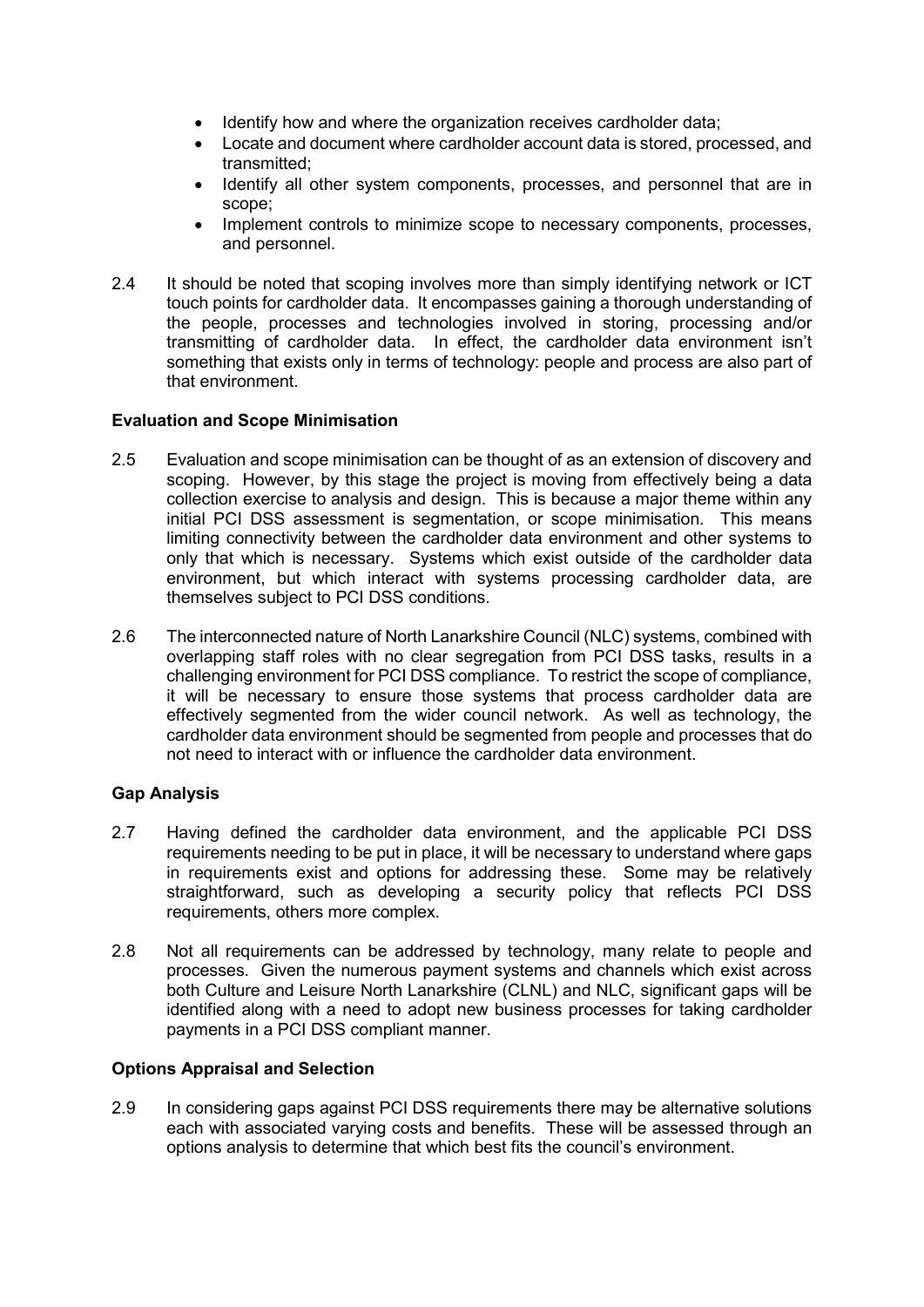#### Implementation of Remedial Actions

- 2.10 This is the stage where all applicable PCI DSS requirements not yet in place will be implemented.
- 2.11 NLC is a Level 4 merchant based on the number of annual card transactions, taken through all mechanisms of Electronic Point of Sale (Epos) and Card Holder not Present (CNP). This places the council into a complex self-assessment bracket that comprises approximately 300 applicable condition statements. Although dependent upon findings from the gap analysis, that suggests an intensive exercise may need to be invoked to ensure these remedial actions be implemented within the timeframe that NLC has committed to. However, until the gap analysis is complete that remains a known unknown.

#### Maintain and Monitor

- 2.12 Once compliance has been achieved it will require to be maintained. A suite of processes and checks will require to be put in place to ensure compliance is maintained and becomes a factor to be considered during changes to any part of the cardholder data environment.
- 2.13 The overall timeline for delivering all steps identified above is as follows:



#### Project Risks

2.14 Monitoring of project risk will be critical in assuring the project plan stays on schedule. Risks have been identified and will be monitored as the project progresses. These are listed in Appendix B.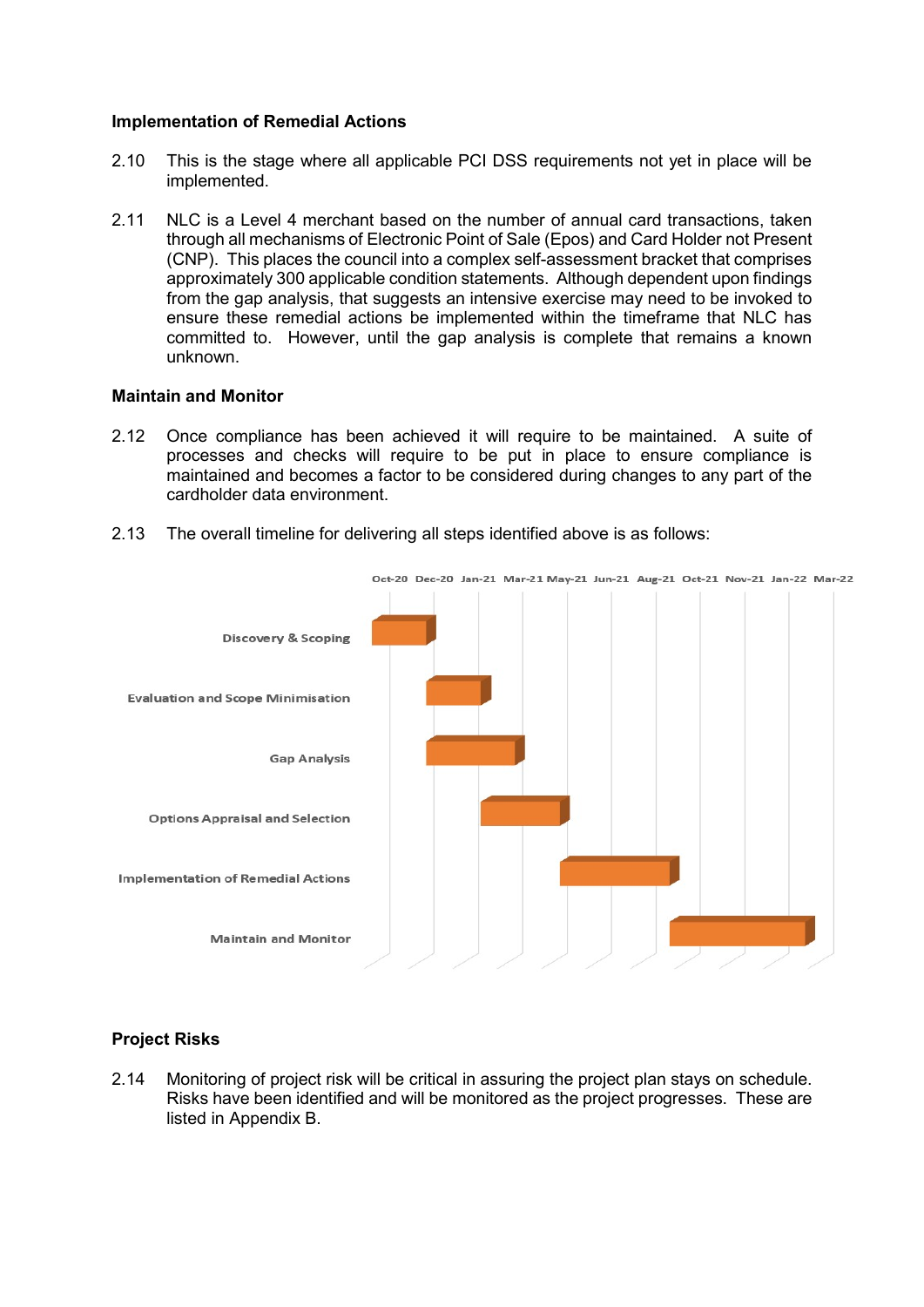#### Next Steps

2.15 Following review of the range of information presented to the Panel, Members are asked to continue to be aware of the complexity of obtaining PCI DSS compliance and to note that continued compliance can only be obtained through good governance, informed risk management and appropriate service engagement to ensure progress.

#### 3. Equality and Diversity

#### 3.1 Fairer Scotland Duty

 There is no requirement to carry out a Fairer Scotland Duty assessment on this report.

#### 3.2 Equality Impact Assessment

There is no requirement to carry out an equality impact assessment on this report.

#### 4. Implications

#### 4.1 Financial Impact

 There is no immediate financial impact arising from this report, but possible future costs associated with this compliance programme should be noted.

#### 4.2 HR/Policy/Legislative Impact

 The council will be able to demonstrate effective security around the taking of card payments and meet requirements levied by the PCI SSC and through the Data Protection Act 2018.

#### 4.3 Environmental Impact

There is no environmental impact arising from this report.

#### 4.4 Risk Impact

Risks are documented within Appendix B of this report.

#### 5. Measures of success

5.1 The council continues to efficiently and effectively handle card payments to provide benefit to users of North Lanarkshire Council services.

#### 6. Supporting documents

6.1 None

Kotana M Dough

Head of Business Solutions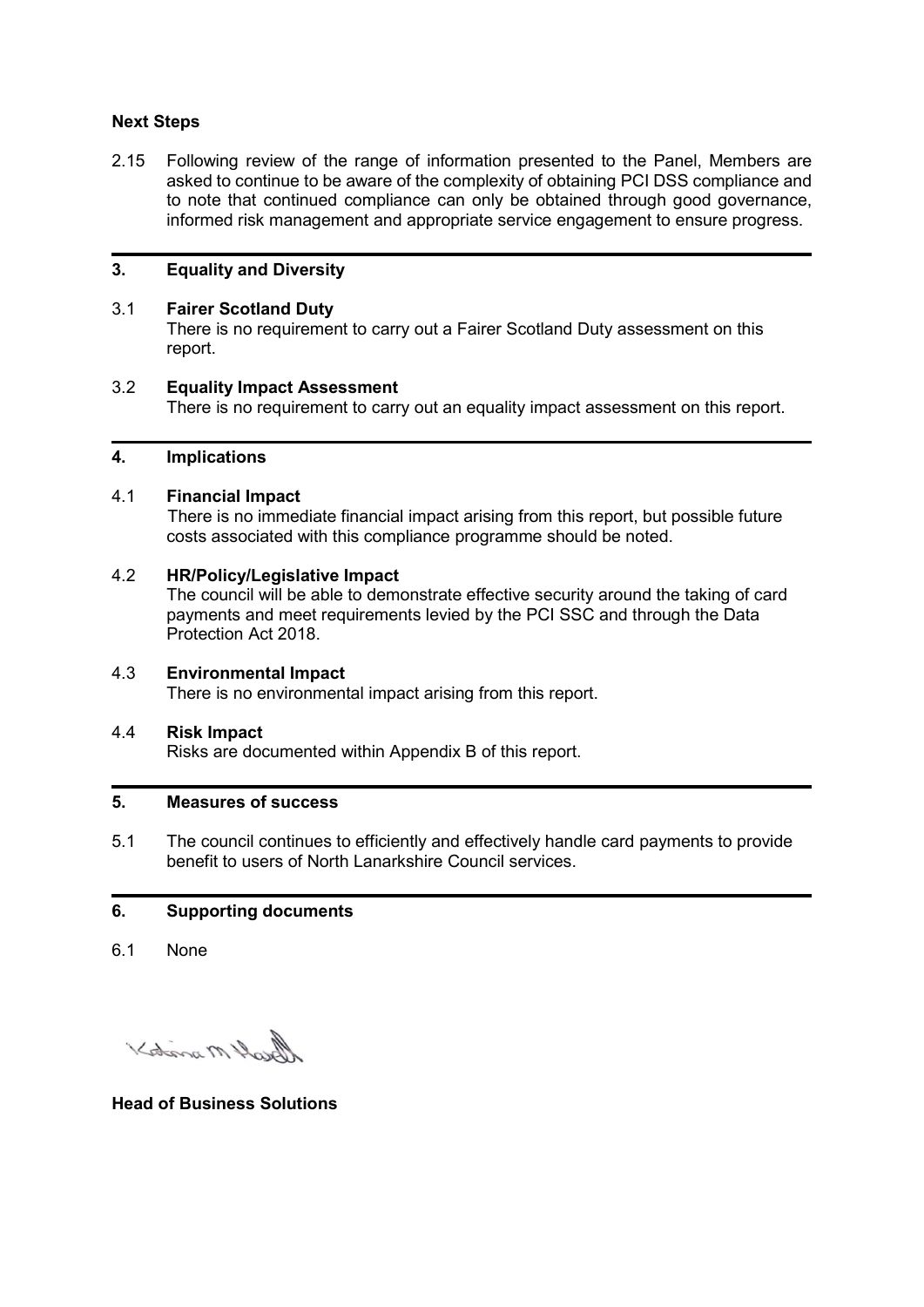